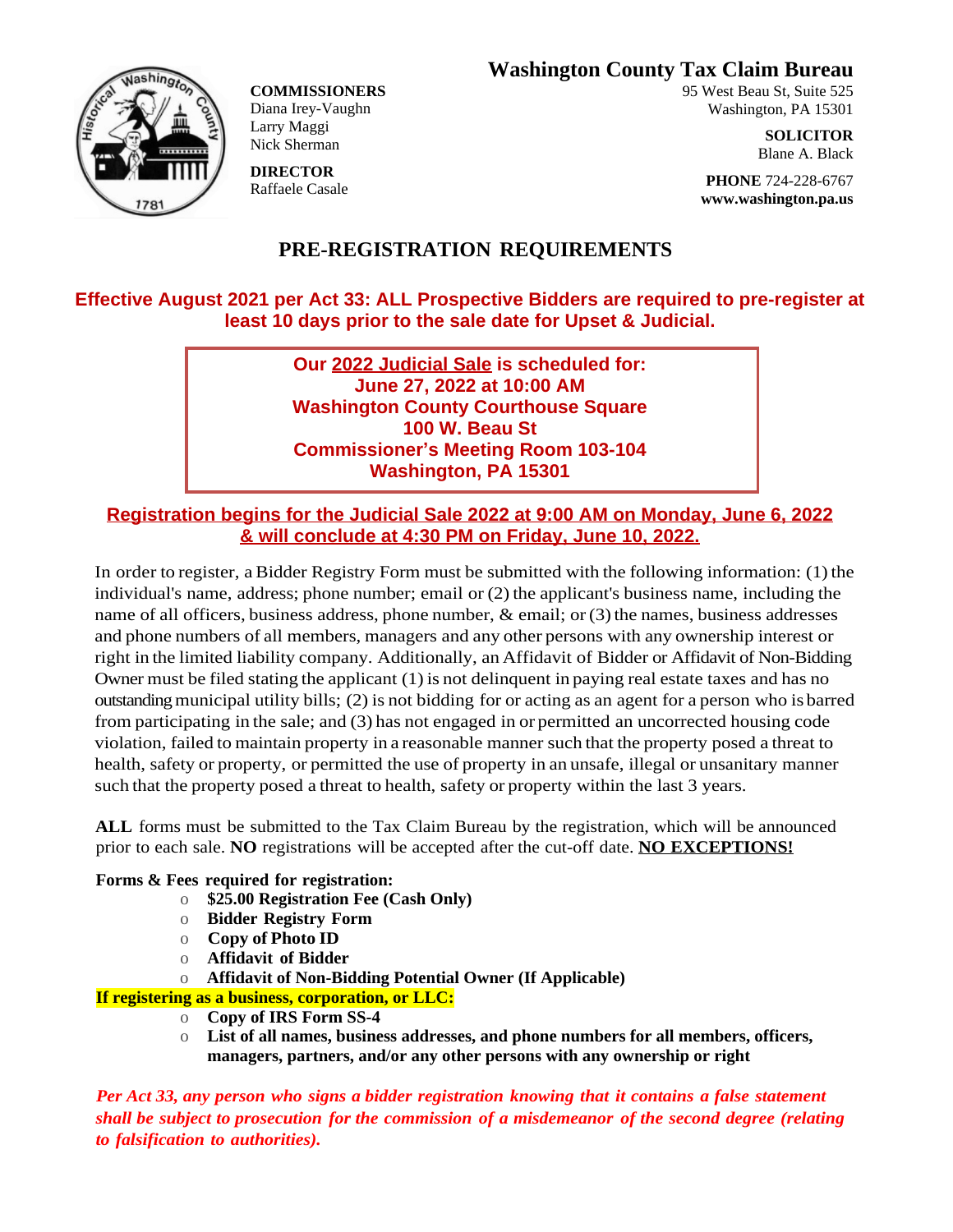**Washington County Tax Claim Bureau**



**COMMISSIONERS** Diana Irey-Vaughn Larry Maggi Nick Sherman

**DIRECTOR** Raffaele Casale 95 West Beau St, Suite 525 Washington, PA 15301

> **SOLICITOR** Blane A. Black

**PHONE** 724-228-6767 **www.washington.pa.us**

### **JUDICIAL 2022 SALE CONDITIONS & INSTRUCTIONS**

The Washington County Tax Claim Bureau tax sale for delinquent real estate taxes will be conducted as an auction. All Properties are sold pursuant to the Real Estate Tax Claim Law (RETSL), Act 542 of 1947, P.L. 1368, as amended. All title transfers are under and subject to the act.

\*\*All prospective buyers must **pre-register before the sale inthe allotted time frame,** announced prior to each sale. All required forms shall be returned to the Tax Claim Bureau. No registrations will be taken after the cutoff date! Registration packets are available on our Web Site, [www.washington.pa.us](http://www.washington.pa.us) or in the Tax Claim Bureau office.

- **1.** The properties are being offered for sale by the Washington County Tax Claim Bureau without any representation, warranty or guarantee whatsoever, either as to the existence, to correctness of ownership, the size, boundaries, location, structures, condition of structure(s) or lack of structure(s) upon the lands, liens, title or any other matter orthing whatsoever.
- **2.** TERMS OF SALE: Payment in full is required for all properties purchased. Bid Payments must be brought to the Treasurer's Office located at 95 West Beau St, Suite 130, Washington, PA 15301 **by 3:00 P.M the day of the sale**. If payment is not received to complete the purchased parcel, the bidder understands they will be permanently banned from attending any future sales in Washington County.

PAYMENTS: Payments are taken at the Washington County Treasurer located at 95 W. Beau St, Ste. 130, Washington, PA 15301:

- o **Bid Money (includes local & state transfer taxes, deed recording costs, and TCB costs)** is accepted in the form of cash, certified or cashier's check, money order, or Attorney's check. All checks must be made payable to the "**Washington County Tax Claim Bureau**"
- **3.** The Tax Claim Bureau will issue a deed or bill of sale to the purchaser(s) and the deed shall be recorded before delivery to the purchaser(s). NOTE: **the property will be deeded as listed on the Affidavit of Bidder and Affidavit of Non-Bidder Owner forms ONLY**. No assignments of deed will be accepted!
- **4.** The deeds will not be filed for at least 4 months following the sale due to completion of the court process. DO NOT expect a deed any sooner than this. **Entrance to the property is PROHIBITED until a deed is received.** The present owner has the rights and responsibilities of the property until the deed is recorded in the purchaser's name and no rights of ownership are transferred until that time. The Tax Claim Bureau does not maintain any property sold at the sale in any way - keys to the property are not provided to the successful bidder(s).
- **5.** There will be NO REDEMPTION after the property is sold. All sales are final, NO REFUNDS will be given. If you rescind your successful bid on a property, you may be banned permanently from ever attending any future Washington County Tax Claim Bureau sale.
- **6.** A successful bidder shall be responsible for paying the current year real estate taxes for any taxes that come out after the date of a Judicial Sale. These taxes may NOT be included in the selling price of the property.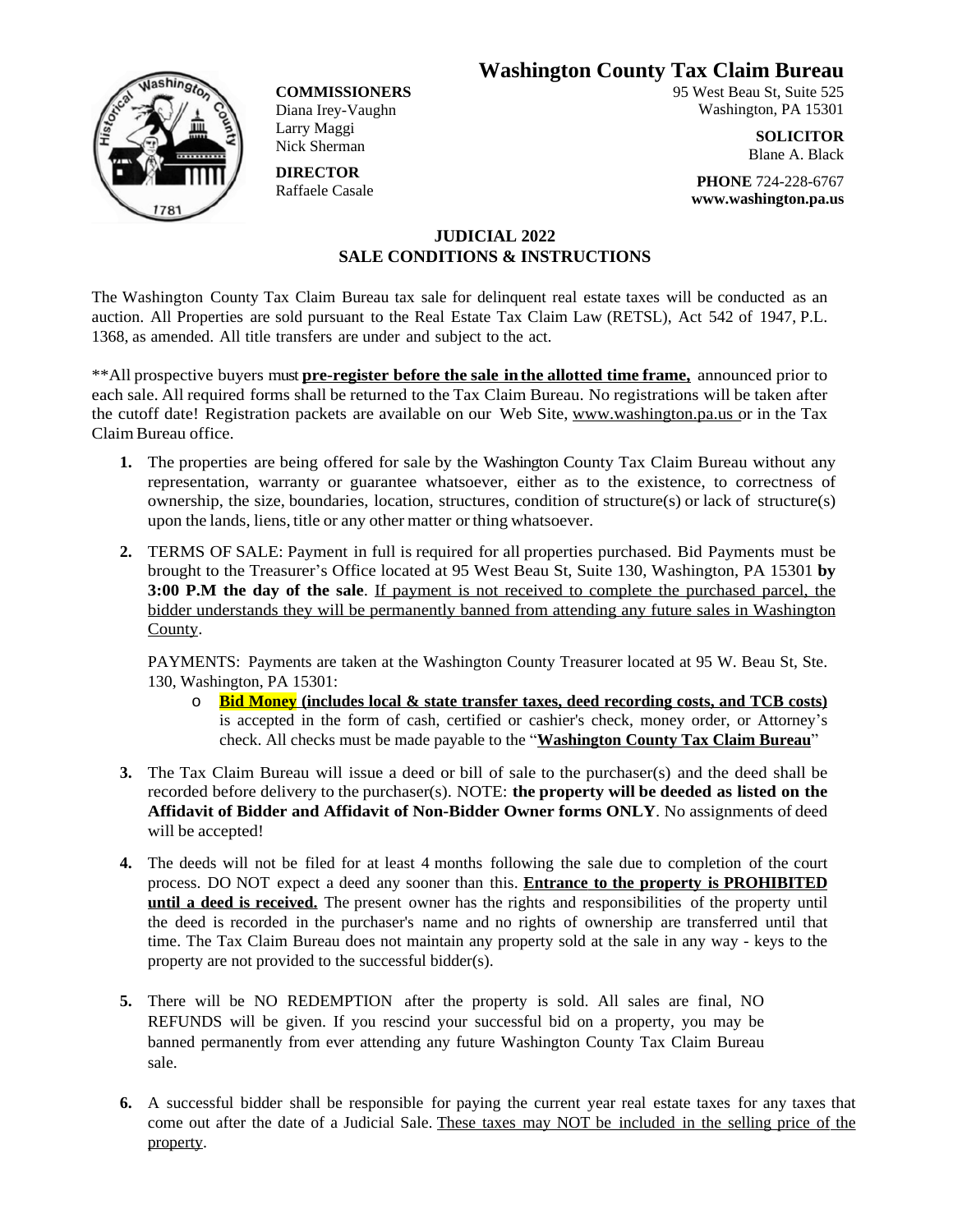# **Washington County Tax Claim Bureau**



**COMMISSIONERS** Diana Irey-Vaughn Larry Maggi Nick Sherman

**DIRECTOR** Raffaele Casale 95 West Beau St, Suite 525 Washington, PA 15301

> **SOLICITOR** Blane A. Black

**PHONE** 724-228-6767 **www.washington.pa.us**

# *Real Estate Tax Sale* BIDDERREGISTRY

| Date:               |            |                                                                                                                                                                                                                                                                                                              |
|---------------------|------------|--------------------------------------------------------------------------------------------------------------------------------------------------------------------------------------------------------------------------------------------------------------------------------------------------------------|
| <b>INDIVIDUAL</b>   |            | If property is purchased, will the deed/bill of sale have multiple owners?<br>No<br><b>Yes</b><br>(Circle One)<br>If circled "yes", that individual must complete a notarized, AFFIDAVIT OF NON-BIDDING POTENTIAL<br><b>OWNER</b> form & their name <b>MUST</b> be included on this <b>BIDDER REGISTRY</b> . |
| Name:               |            |                                                                                                                                                                                                                                                                                                              |
| Address:            |            |                                                                                                                                                                                                                                                                                                              |
| Telephone #:        |            |                                                                                                                                                                                                                                                                                                              |
| Email Address:      |            |                                                                                                                                                                                                                                                                                                              |
| <b>BUSINESS</b>     |            | <b>LIMITED LIABILITY COMPANY</b><br><b>OTHER:</b>                                                                                                                                                                                                                                                            |
| <b>Entity Name:</b> |            |                                                                                                                                                                                                                                                                                                              |
|                     |            |                                                                                                                                                                                                                                                                                                              |
| Address:            |            |                                                                                                                                                                                                                                                                                                              |
|                     |            |                                                                                                                                                                                                                                                                                                              |
|                     |            |                                                                                                                                                                                                                                                                                                              |
| Email Address:      |            |                                                                                                                                                                                                                                                                                                              |
|                     |            | TCB Office Use Only - BIDDERS / PROSPECTIVE OWNERS DO NOT MARK THIS SECTION:                                                                                                                                                                                                                                 |
| Reg. Bidder         | Non-Bidder | TCB Office - Check each Registration Material as collected:                                                                                                                                                                                                                                                  |
|                     |            | Copy of valid driver's license or government issued photo ID card                                                                                                                                                                                                                                            |
|                     |            | Completed Affidavit of Bidder and/or Completed Affidavit of Non-Bidding Potential Owner (if                                                                                                                                                                                                                  |
|                     |            | Applicable)                                                                                                                                                                                                                                                                                                  |
|                     |            | \$25.00 Cash Only Registration Fee                                                                                                                                                                                                                                                                           |
|                     |            | No delinquent taxes in Washington County (Tax Certification)<br>No delinquent taxes in the Commonwealth of PA                                                                                                                                                                                                |
|                     |            | No outstanding or unresolved code violations in the Commonwealth of PA                                                                                                                                                                                                                                       |
|                     |            | List of names/titles, business addresses, and phone numbers for all members, officers,                                                                                                                                                                                                                       |
|                     |            | managers, and any other persons with any ownership interest or right. (if applicable)                                                                                                                                                                                                                        |
|                     |            | Copy of IRS SS-4 Form (if applicable)                                                                                                                                                                                                                                                                        |
|                     |            | Pre-Sale Sale List (\$10.00 per list - Cash Only) (Optional) Lists Purchased: ____                                                                                                                                                                                                                           |
|                     |            |                                                                                                                                                                                                                                                                                                              |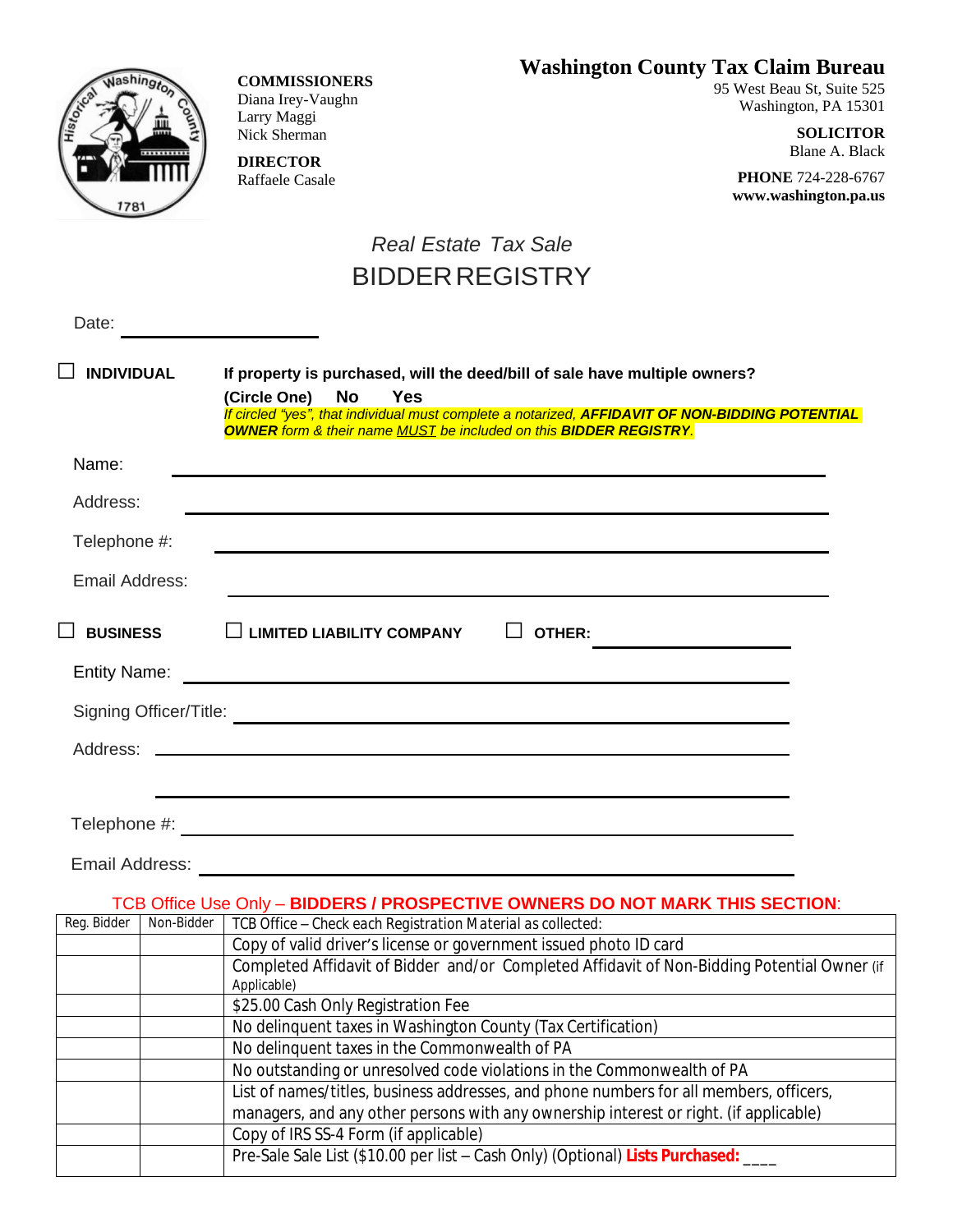

**COMMISSIONERS** Diana Irey-Vaughn Larry Maggi Nick Sherman

**DIRECTOR** Raffaele Casale

# **Washington County Tax Claim Bureau**

95 West Beau St, Suite 525 Washington, PA 15301

> **SOLICITOR** Blane A. Black

**PHONE** 724-228-6767 **www.washington.pa.us**

#### **2022 JUDICIAL SALE - AFFIDAVIT OF BIDDER**

| [Print Bidder Name] hereby certify the following:<br>(Please read carefully & initial each line item)                                                                                                                                                                                                                                                                                                                                                                                                                                          |  |  |  |
|------------------------------------------------------------------------------------------------------------------------------------------------------------------------------------------------------------------------------------------------------------------------------------------------------------------------------------------------------------------------------------------------------------------------------------------------------------------------------------------------------------------------------------------------|--|--|--|
| I AM an adult citizen at least 18 years of age and am/are authorized to make this Certification.                                                                                                                                                                                                                                                                                                                                                                                                                                               |  |  |  |
| Pursuant to section 619.1 of the Real Estate Tax Sale Law, 72 P.S. Section 5860.619.1, I hereby certify to the<br>Washington County Tax Claim Bureau that I am not delinquent in paying Real Estate taxes to any of the taxing districts<br>in the Commonwealth of Pennsylvania, and that I have no outstanding municipal utility bills within 3 years of this<br>affidavit.                                                                                                                                                                   |  |  |  |
| I am NOT bidding for or acting as an agent for a person who is barred from participating in the sale.                                                                                                                                                                                                                                                                                                                                                                                                                                          |  |  |  |
| Pursuant to Section 601 (d) of the Real Estate Tax Sale Law, 72 P.S. Section 5860.601 (d), I hereby certify that I have<br>not had a landlord license revoked in any municipality within the Commonwealth of Pennsylvania, and I further certify<br>that I am not bidding for, or acting as an agent for, a person whose landlord license has been revoked within the last 3<br>years.                                                                                                                                                         |  |  |  |
| I have NOT engaged in or permitted an uncorrected or unresolved housing code violation, failed to maintain property<br>in a reasonable manner such that the property posed a threat to health, safety or property, or permitted the use of<br>property in an unsafe, illegal or unsanitary manner such that the property posed a threat to health, safety or property.                                                                                                                                                                         |  |  |  |
| Pursuant to Section 618 of the Real Estate Tax Sale Law, 72 P.S. Section 5860.618, I hereby certify that I am not the<br>owner of the property immediately prior to sale thereof by the Washington County Tax Claim Bureau, nor am I in any<br>of the following legal relationships with the owner; trust, partnership, corporation, or any other business association.                                                                                                                                                                        |  |  |  |
| I acknowledge, that as a prospective purchaser, I have had the opportunity to have an examination made of the title to<br>any property in which I may be interested. Every reasonable effort has been made to keep the proceedings free from<br>error. However, in every case, the Tax Claim Bureau is selling the taxable interest and the property offered for sale by<br>the Tax Claim Bureau without any guarantee or warranty whatever, either as to structures or lack of structures upon the<br>land, liens, title or any other matter. |  |  |  |
| I have reviewed and acknowledge the Tax Sale Rules Governing the Sale.                                                                                                                                                                                                                                                                                                                                                                                                                                                                         |  |  |  |
| I acknowledge that if I have violated any of the above provision, that the Tax Claim Bureau may prohibit me<br>from bidding at the Sales.                                                                                                                                                                                                                                                                                                                                                                                                      |  |  |  |
| I affirm, under penalty of perjury, that this Certification is true and correct.                                                                                                                                                                                                                                                                                                                                                                                                                                                               |  |  |  |
| Bidder No. (TCB Only)<br>(Signature of Bidder in front of Notary)                                                                                                                                                                                                                                                                                                                                                                                                                                                                              |  |  |  |
|                                                                                                                                                                                                                                                                                                                                                                                                                                                                                                                                                |  |  |  |
| <b>Notary Public</b><br><b>Washington County Tax Claim Bureau</b>                                                                                                                                                                                                                                                                                                                                                                                                                                                                              |  |  |  |
|                                                                                                                                                                                                                                                                                                                                                                                                                                                                                                                                                |  |  |  |